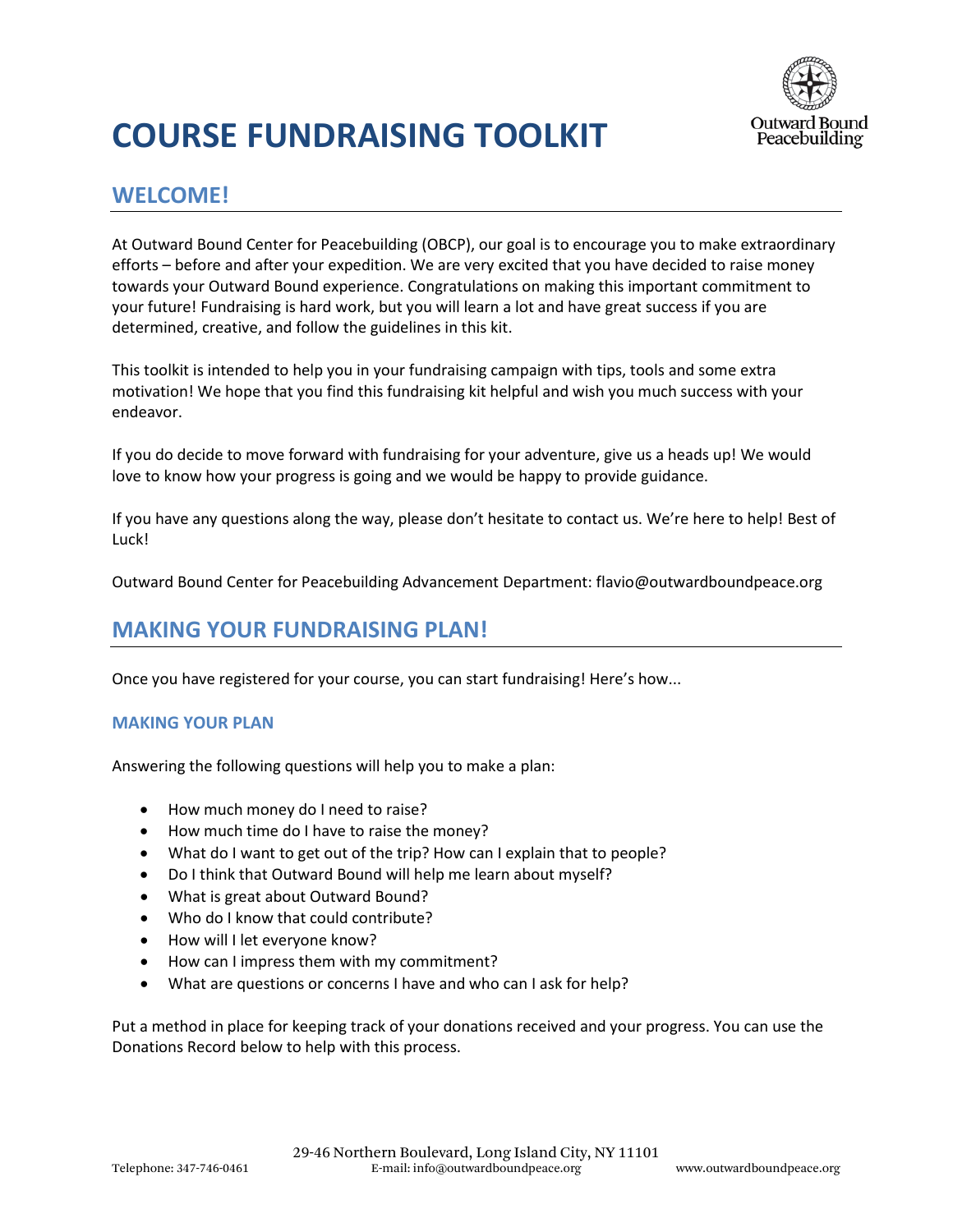

#### **SET UP YOUR MESSAGE**

- Prepare yourself to be able to explain the importance of the course to you, what it will mean in your life, and how you will give back once the course is over for your audience in different ways.
- VERBAL Practice! Imagine you run into someone and you are eager to tell them about your chance to go on an Outward Bound Center for Peacebuilding course and your fundraising efforts –– in 30 seconds or less! Practice and become comfortable with explaining why going on this course means so much to you and answering other questions above.
- WRITTEN There are lots of ways to get your message out there in writing. Craft a message that can be used as a letter, email, social media post, poster, and more. You can also use photos and videos, or another creative way to spread your message too. Feel free to use Outward Bound Center for Peacebuilding's website and social media channels as a resource.

#### **YOU NEVER KNOW UNTIL YOU ASK**

#### *MAKE YOUR FUNDRAISING PLAN CONTINUED...*

- The #1 reason people give is because they are *asked*! Don't be shy about telling everyone you know that you are participating in your OBCP course and raising money for your participation in the course.
- Who can you ask? Anyone you know! Family members, friends and classmates, family friends, neighbors, principals and teachers, place of worship, coaches, community groups you are involved with – anyone that you think could help you!
- Get the message out online send an email to your networks or post about your fundraiser on social media!
- Research online fundraising tools, such as Go Fund Me, to offer an online donation option to your donors.
- Create a handout that you could give to local businesses and community groups in your neighborhood, your school, or any time you are at a social gathering.
- Do you like event planning? You could host a fundraiser for yourself.
- Are you artistic? Have a special talent? If you or your friends do, you could sell your work with the benefits going to your course.

#### **DON'T FORGET TO FOLLOW UP AND SAY THANKS!**

- Many people need more than one request to donate and will appreciate the reminder. Include fun facts and an update on how close you are to reaching your goal. And don't forget an email *after* your course to tell everyone how you did!
- Show your appreciation to your donors and anyone that helped you along the way! Make sure to get their contact information so that you can send them a thank you letter, note or message. Consider including a picture of yourself from your course! If you choose, you can use the Donations Record to keep track of your donors and donation amount.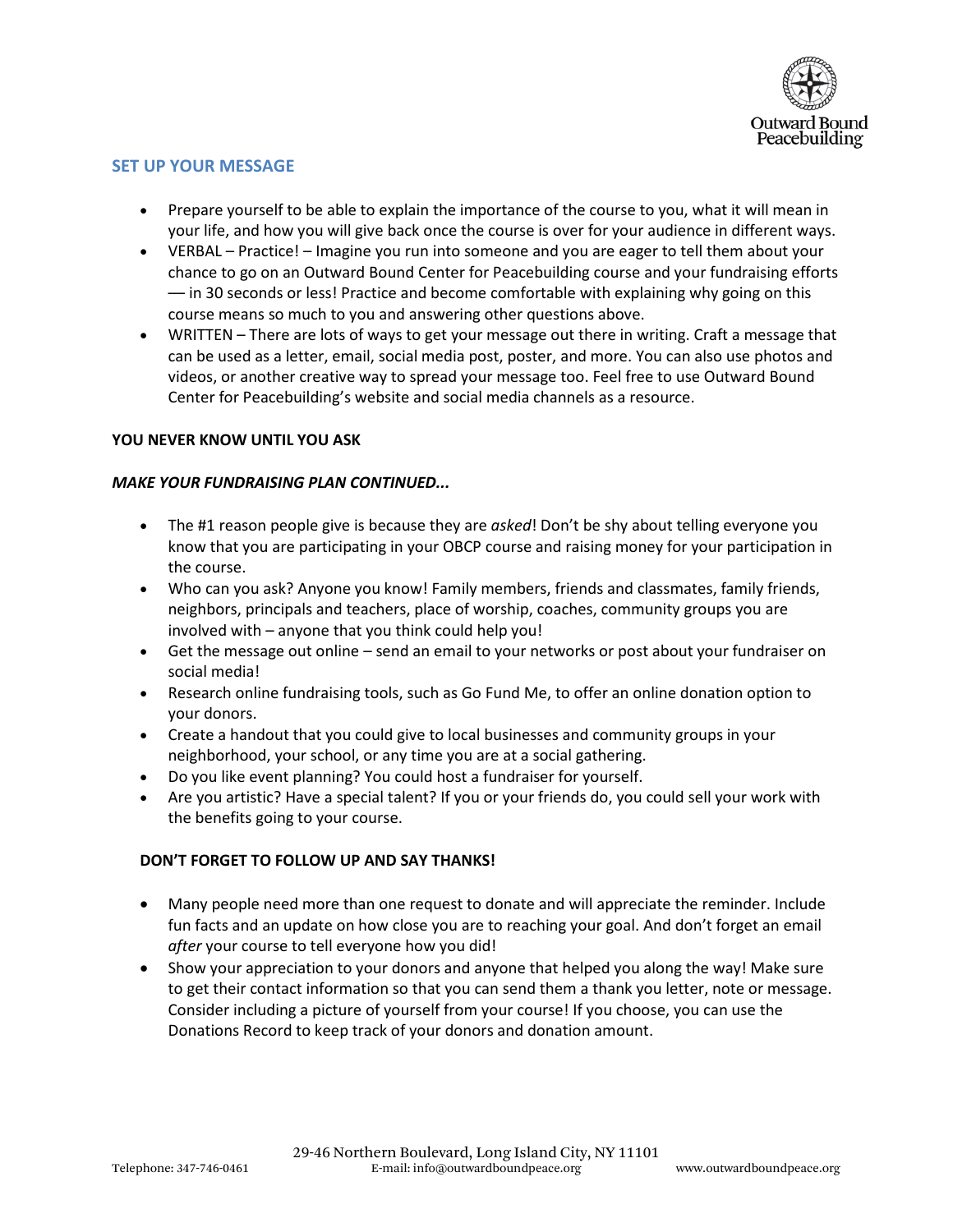

# **FUNDRAISING START-UP SHEET**

| <b>ACTIVITY</b>  | DATE/TIMELINE         | <b>TASKS</b>                            | PROJECTED INCOME |
|------------------|-----------------------|-----------------------------------------|------------------|
| Example:         | Staff meeting on June | -prepare my                             | \$250            |
|                  | $7^{\text{th}}$       | presentation                            |                  |
| Ask school for a |                       |                                         |                  |
| donation         | Approach teachers by  | -go to meeting and tell<br>about course |                  |
|                  | May 1st               |                                         |                  |
|                  |                       |                                         |                  |
|                  |                       |                                         |                  |
|                  |                       |                                         |                  |
|                  |                       |                                         |                  |
|                  |                       |                                         |                  |
|                  |                       |                                         |                  |
|                  |                       |                                         |                  |
|                  |                       |                                         |                  |
|                  |                       |                                         |                  |
|                  |                       |                                         |                  |
|                  |                       |                                         |                  |
|                  |                       |                                         |                  |
|                  |                       |                                         |                  |
|                  |                       |                                         |                  |
|                  |                       |                                         |                  |
|                  |                       |                                         |                  |
|                  |                       |                                         |                  |
|                  |                       |                                         |                  |
|                  |                       |                                         |                  |
|                  |                       |                                         |                  |
|                  |                       |                                         |                  |
|                  |                       |                                         |                  |
|                  |                       |                                         |                  |
|                  |                       |                                         |                  |
|                  |                       |                                         |                  |
|                  |                       |                                         |                  |
|                  |                       |                                         |                  |
|                  |                       |                                         |                  |
|                  |                       |                                         |                  |
|                  |                       |                                         |                  |
|                  |                       |                                         |                  |
|                  |                       |                                         |                  |
|                  |                       |                                         |                  |
|                  |                       |                                         |                  |
|                  |                       |                                         |                  |

My total: